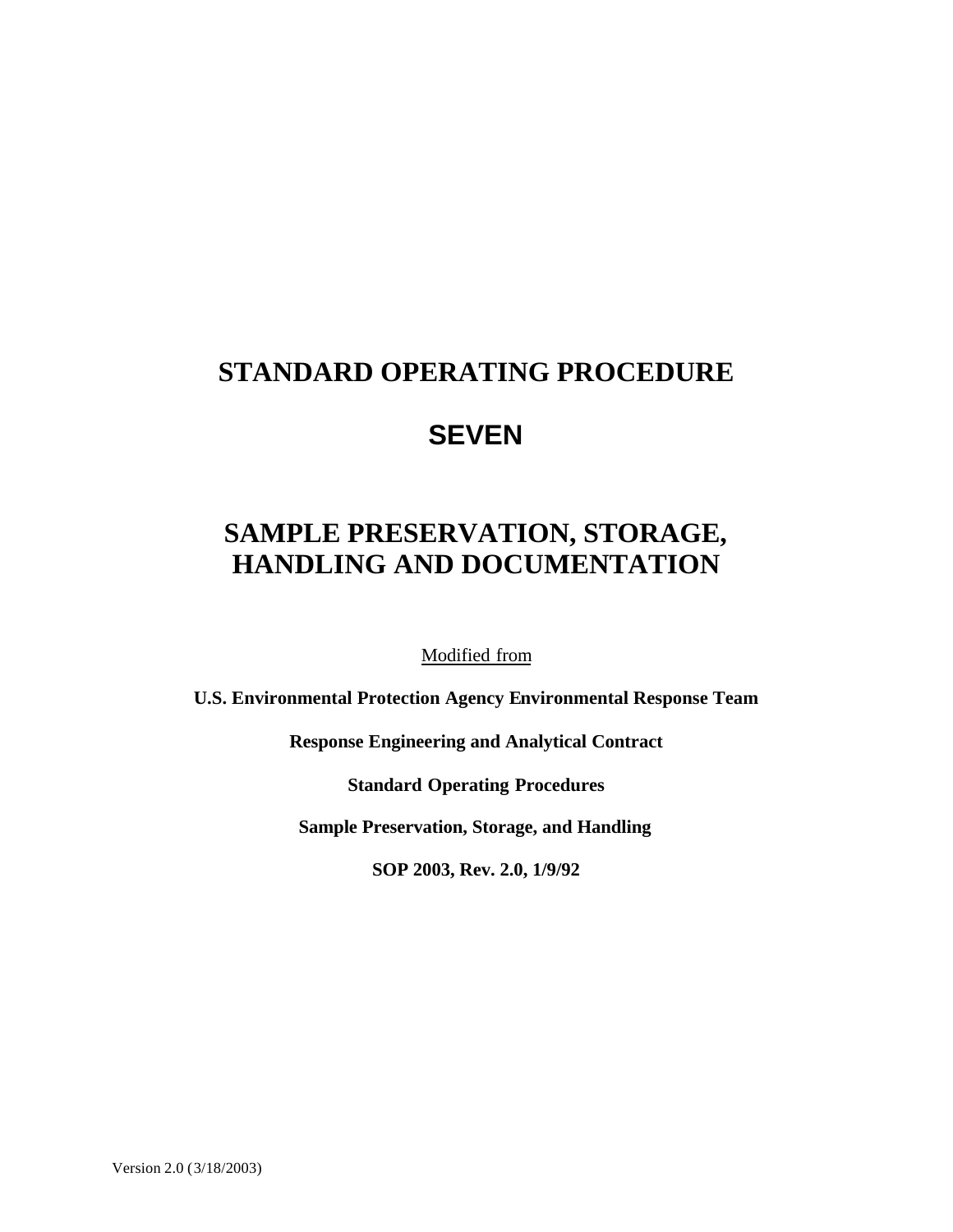## **TABLE OF CONTENTS**

|                                                             | Page |
|-------------------------------------------------------------|------|
|                                                             |      |
| 3.0 SAMPLE PRESERVATION, CONTAINERS, HANDLING, AND STORAGE1 |      |
|                                                             |      |
|                                                             |      |
|                                                             |      |
|                                                             |      |
|                                                             |      |

## **LIST OF TABLES**

| Examples of sample containers, volumes to be |
|----------------------------------------------|
|                                              |

## **LIST OF FIGURES**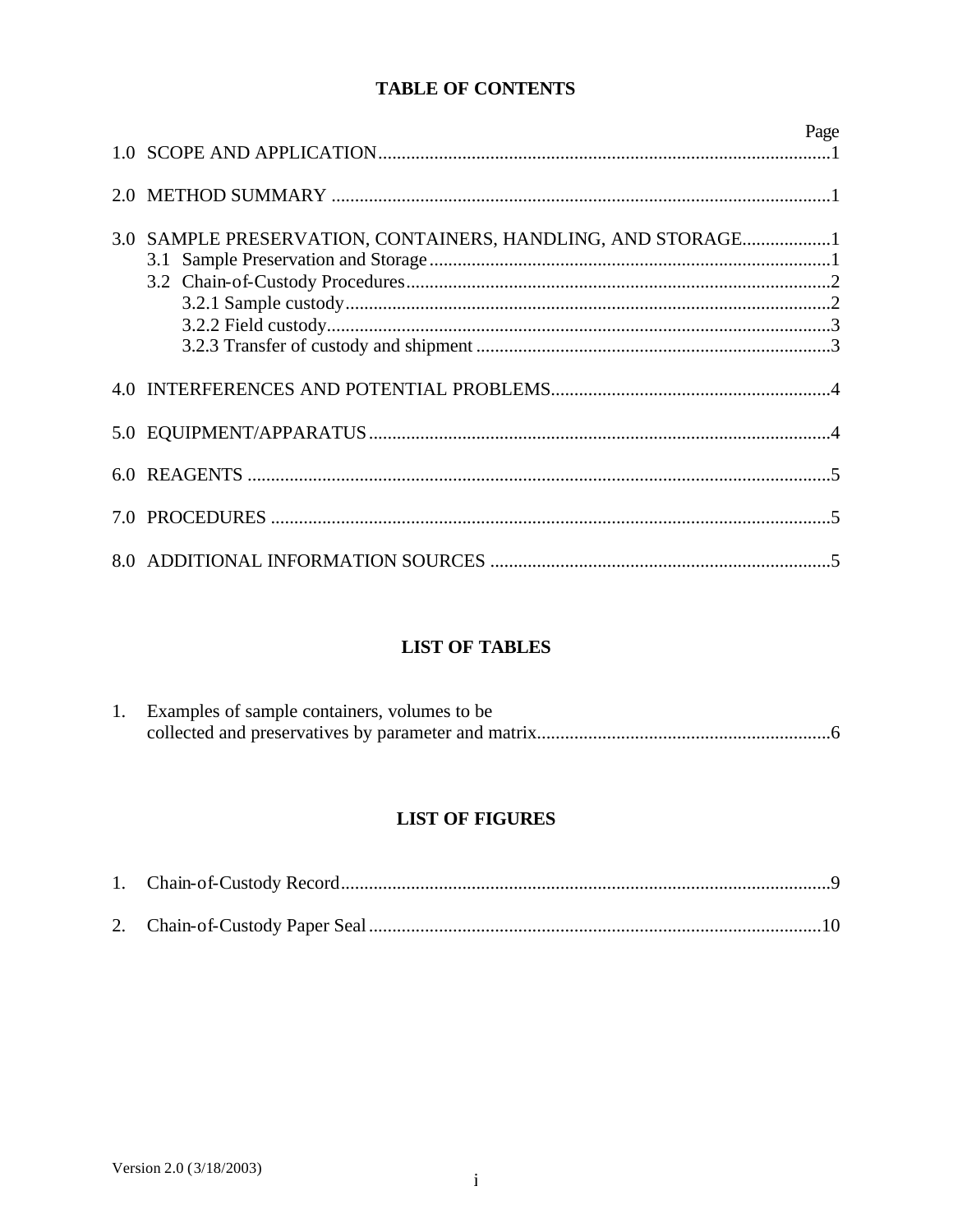### **1.0 SCOPE AND APPLICATION**

The purpose of this Standard Operating Procedure (SOP) is to provide general guidelines for the preservation, storage, and handling of air, water and soil/sediment samples. Requirements for sample volume, matrix spike/matrix spike duplicate (MS/MSD) sample volume, container type, and preservation techniques for sample preservation, storage, and handling must be established in the work plan prior to sample collection.

The methods described in this SOP are typically applicable operating procedures which may be varied or changed as required, dependent upon site conditions or equipment limitations. In all instances, the procedures employed should be documented in the site logbook and associated with the final report.

Mention of trade names or commercial products does not constitute endorsement or recommendation for use.

## **2.0 METHOD SUMMARY**

Proper techniques of preserving, storing, and handling air, water and soil/sediment samples are critical if the integrity of the samples are to be maintained. This SOP is applicable to all water and soil/sediment samples collected in South Dakota. This SOP will be expanded to air samples once acceptable air sampling procedures have been selected.

## **3.0 SAMPLE PRESERVATION, CONTAINERS, HANDLING, AND STORAGE**

#### **3.1 Sample Preservation and Storage**

Samples should be collected using equipment and procedures appropriate to the matrix, the parameters to be analyzed, and the sampling objective. The volume of the sample collected must be sufficient to perform the analysis requested, as well as the quality assurance/quality control requirements.

Table 1 contains examples of parameters which are typically of interest in environmental site investigations and indicates the required sample volume, the proper types of containers, and the preservation method for water and soil/sediment samples. All samples must be cooled to  $4^{\circ}C$ from the time of collection until analysis. This SOP will be expanded to include air samples once acceptable procedures for air sampling have been selected.

Depending on the arrangements for sample analysis and the amount of sample required for the analysis, it is possible that aliquots for several analyses may be taken from the same sample container. This should be verified with the laboratory performing the analyses prior to sample collection.

All sample containers must be clean and labeled appropriately. The exterior of the sample containers must be wiped clean and dry prior to sample packaging. All samples must be packaged according to the requirements of U.S. Department of Transportation (U.S. DOT) or International Air Transportation Association (IATA).

For more information regarding air, water and soil/sediment sample collection, refer to the Procedures section of the appropriate Standard Operating Procedure.

Sample containers must not be pre-rinsed with the sample prior to sample collection. To prevent leakage of aqueous samples during shipping, sample containers should be no more than 90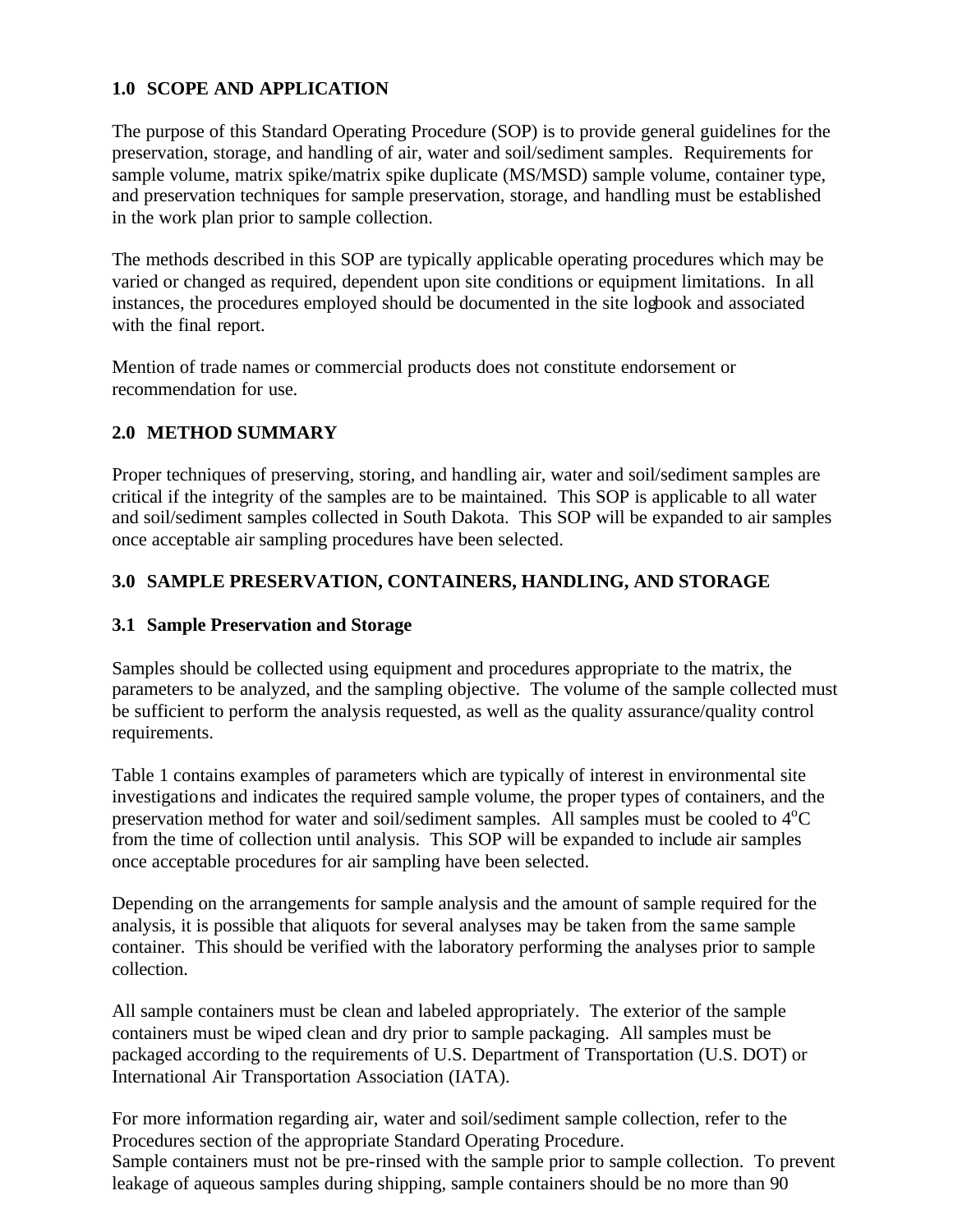percent full. If air space would affect sample integrity, such as with VOC samples, fill the sample container completely and place the container in a second container to meet the 90 percent requirement. When a preservative other than cooling is used, the preservative is generally added after the sample is collected, unless the proper amount of preservative is already present in a laboratory-supplied container. If necessary, the pH must be adjusted to the appropriate level and checked with pH paper in a manner, which will not contaminate the sample.

The laboratory performing the analysis should be contacted to confirm the requirements for sample volumes, container types, and preservation techniques. This information should be documented in the work plan.

## **3.2 Chain-of-Custody Procedures**

In some instances, it may be necessary to prove any analytical data offered into evidence accurately represent environmental conditions existing at the time of sample collection. Due to the evidentiary nature of such samples, possession must be traceable from the time the samples are collected until they are introduced as evidence in legal proceedings. It must be clearly demonstrated that none of the involved samples could have been tampered with during collection, transfer, storage, or analysis.

To maintain and document sample possession, the following chain-of-custody procedures are followed:

## **3.2.1 Sample custody**

A sample is under custody if:

- a) It is in your possession, or
- b) It is in your view, after being in your possession, or
- c) It was in your possession and then you locked it up or placed it in a sealed container to prevent tampering, or
- d) It is in a designated secure area.

## **3.2.2 Field custody**

- a) Advise laboratory personnel at the time a decision is made that a sample requiring a chain-of-custody record is going to be collected. Specify the data and time that it will arrive in the laboratory. In instances where it is not know in advance of field trip, the laboratory should be notified as soon as possible about the arrival of such samplers.
- b) In collecting samples for evidence, collect only that number which provides a good representation of the medium being sampled. To the extent possible, the quantity and type of samples and sample locations are determined prior to the actual field work. As few people as possible should handle the samples.
- c) The samples must be collected in accordance with required and established methods.

## **3.2.3 Transfer of custody and shipment**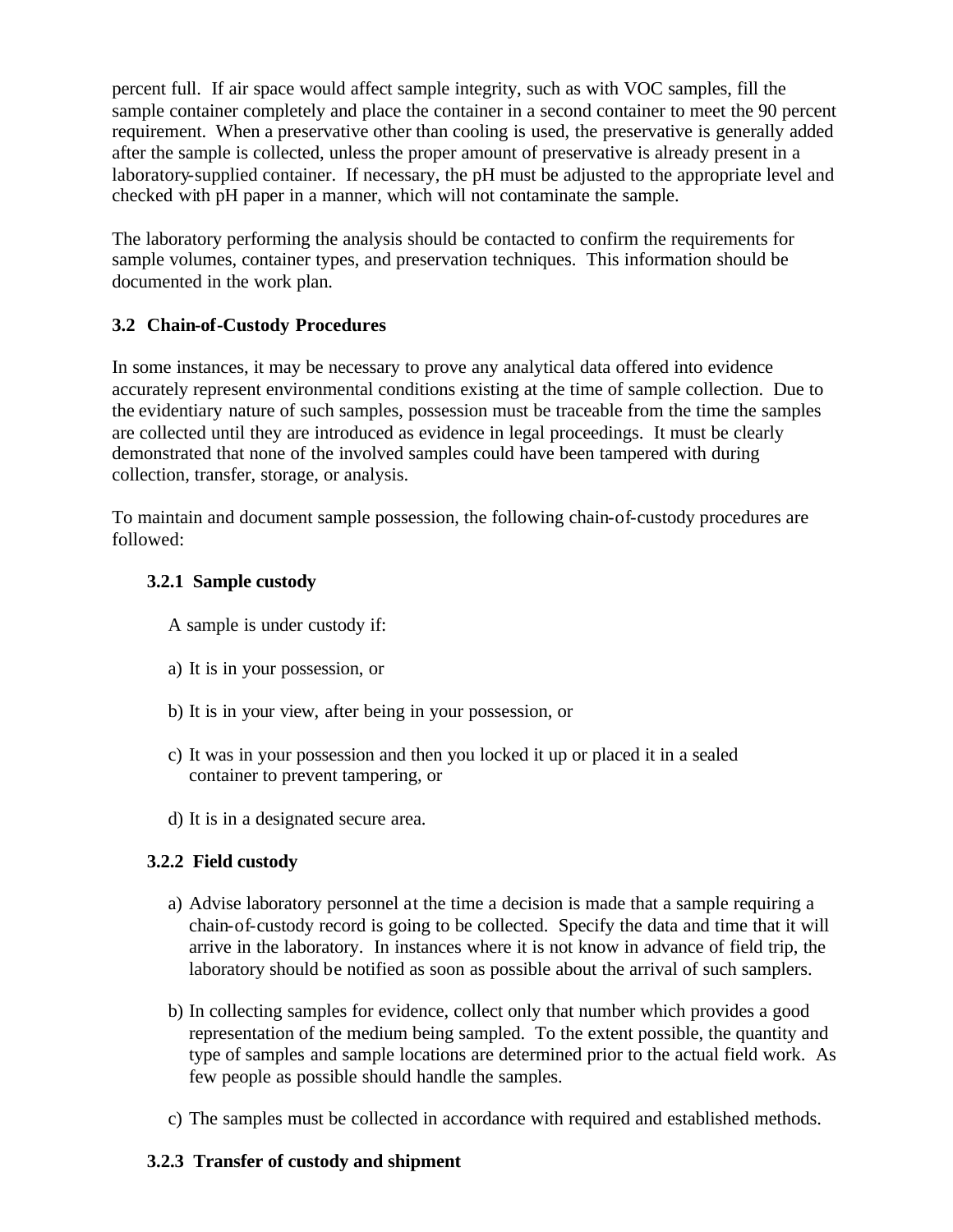- a) To establish the documentation necessary to trace sample possession, a Chain-of-Custody Record (Figure 1) must be filled out and accompany each set of samples. The record should accompany the water quality data form and the samples to the laboratory. This record documents sample custody transfer from the sampler to the analyst at the laboratory. At a minimum, the record should contain: the station number or sample identification; the signature of the collector and witnesses when present; the date and time of collection; place and address of collection; substance sample; signature of persons involved in the chain of possession; and, inclusive dates of possession.
- b) Samples will be packaged properly for shipment and dispatched to the appropriate laboratory for analysis. The samples for each shipping container be placed in the large plastic bag should be sealed with a paper seal (Figure 2) to indicate for possible tampering.
- c) If samples are split with a source or government agency, it is noted in the remarks section of the Chain-of-Custody Record. The note should indicate with whom the samples are being split and signed by both the sampler and recipient.
- d) Each transfer of sample custody must be documented on the Chain-of-Custody Record; however, when the sample is to be sealed for shipment, the word "sealed" should be written after the collector's signature. Then received in the laboratory, the word "sealed" should be written after the recipient's signature if no tampering has occurred.
- e) All shipments will be accompanied by the Chain-of-Custody Record identifying its contents. The original record will accompany the shipment, and a copy will be retained by the project leader.
- f) The laboratory should have an assigned laboratory custodian and an alternate who are responsible for overseeing the reception of all controlled custody samples. Controlled custody samples will be of the highest priority and will be analyzed before all other environmental samples.
- g) In the field and in the laboratory, the number of individuals having access to these samples should be kept to a minimum to lessen the number of potential witnesses. Then the samples are not in the immediate possession of the individual having official custody, they must be kept in a locked enclosure.

#### **4.0 INTERFERENCES AND POTENTIAL PROBLEMS**

The following are interferences or potential problems associated with sample preservation, storage, and handling:

- Samples should be protected from sunlight which may initiate photodegradation of sample components.
- Delaying sample preservation may cause chemical reactions to occur, altering original sample composition.
- Improper sample preservation may adversely affect analytical results.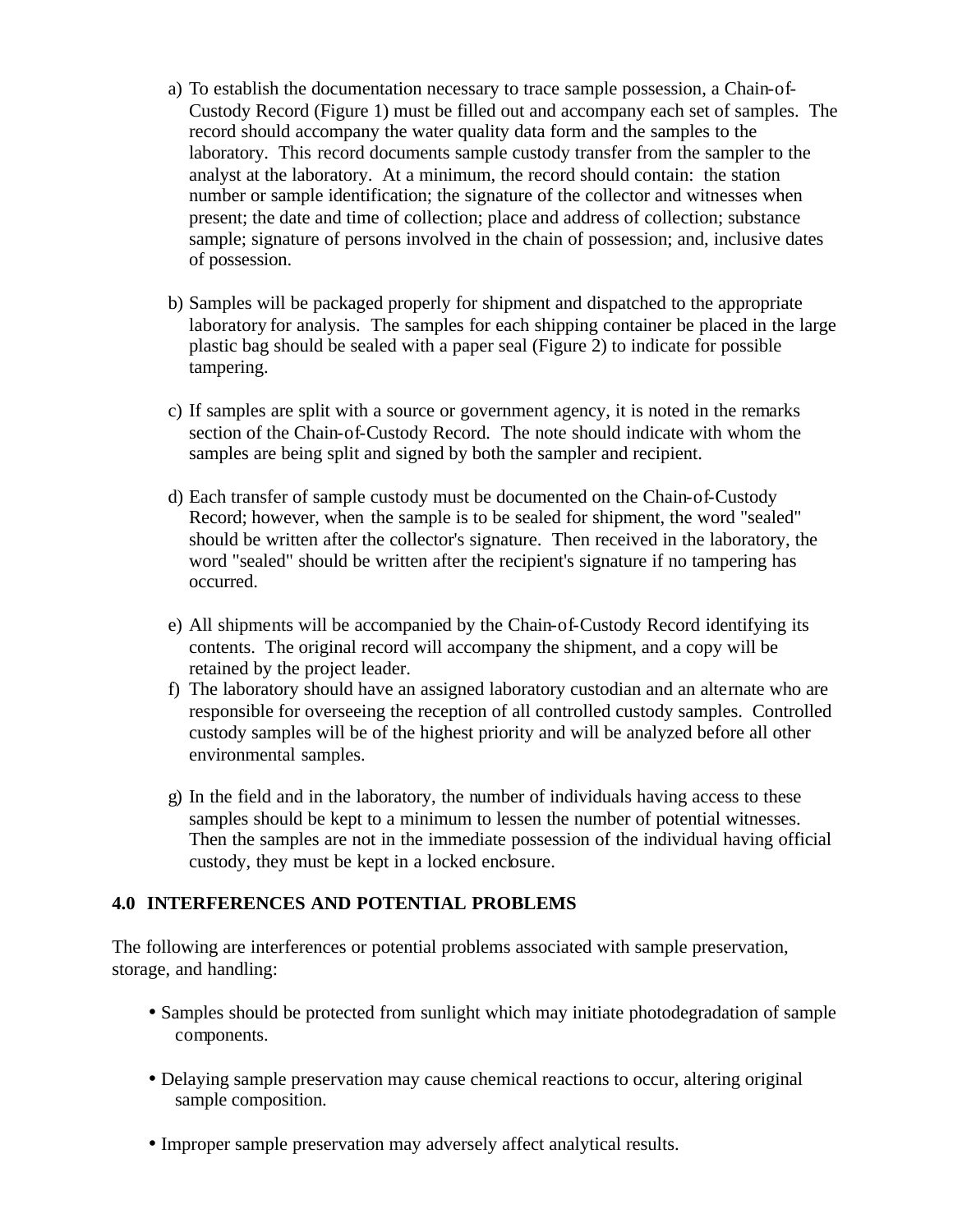- Inadequate sample volume may prohibit the appropriate analyses from being performed.
- Samples can become contaminated if they come in contact with human flesh; therefore, appropriate protective gloves (i.e., rubber, latex, or plastic) should be worn at all times during sampling collection and preservation.
- Samples can also become contaminated from equipment used to collect and preserve the sample; therefore, all sample collection and preservation equipment must be kept clean.

## **5.0 EQUIPMENT/APPARATUS**

The equipment/apparatus required to collect samples must be determined on a site-specific basis. Refer to the specific SOPs for sampling techniques, which include lists of the equipment/apparatus required for sampling.

In general, the following specific equipment/apparatus may be required for proper sample preservation:

- pipettes (various sizes)
- pipette bulb
- pH paper
- safety equipment
- glass and plastic bottles (various sizes)
- preservatives (acids, bases, and/or ice)

#### **6.0 REAGENTS**

Reagents required for preservation of samples are specified in Table 1. The preservatives required are specified by the analyses to be performed. Decontamination solutions are specified in the Standard Operating Procedures for Sampling Equipment Decontamination.

#### **7.0 PROCEDURES**

Once aqueous samples are collected, add the appropriate preservative to reach the desired pH, then immediately cool samples to  $4^{\circ}$ C. Check with the analytical lab to determine if preservative is required and for the proper amount of preservative to be added to the sample if the laboratory does not provide sampling containers with preservative added.

## **8.0 ADDITIONAL INFORMATION SOURCES**

Occupational Safety and Health Guidance Manual for Hazardous Waste Site Activities, NIOSH/OSHA/USCG/EPA, October, 1985.

U.S. Environmental Protection Agency, 1988, Environmental response branch standard operating safety guides, July.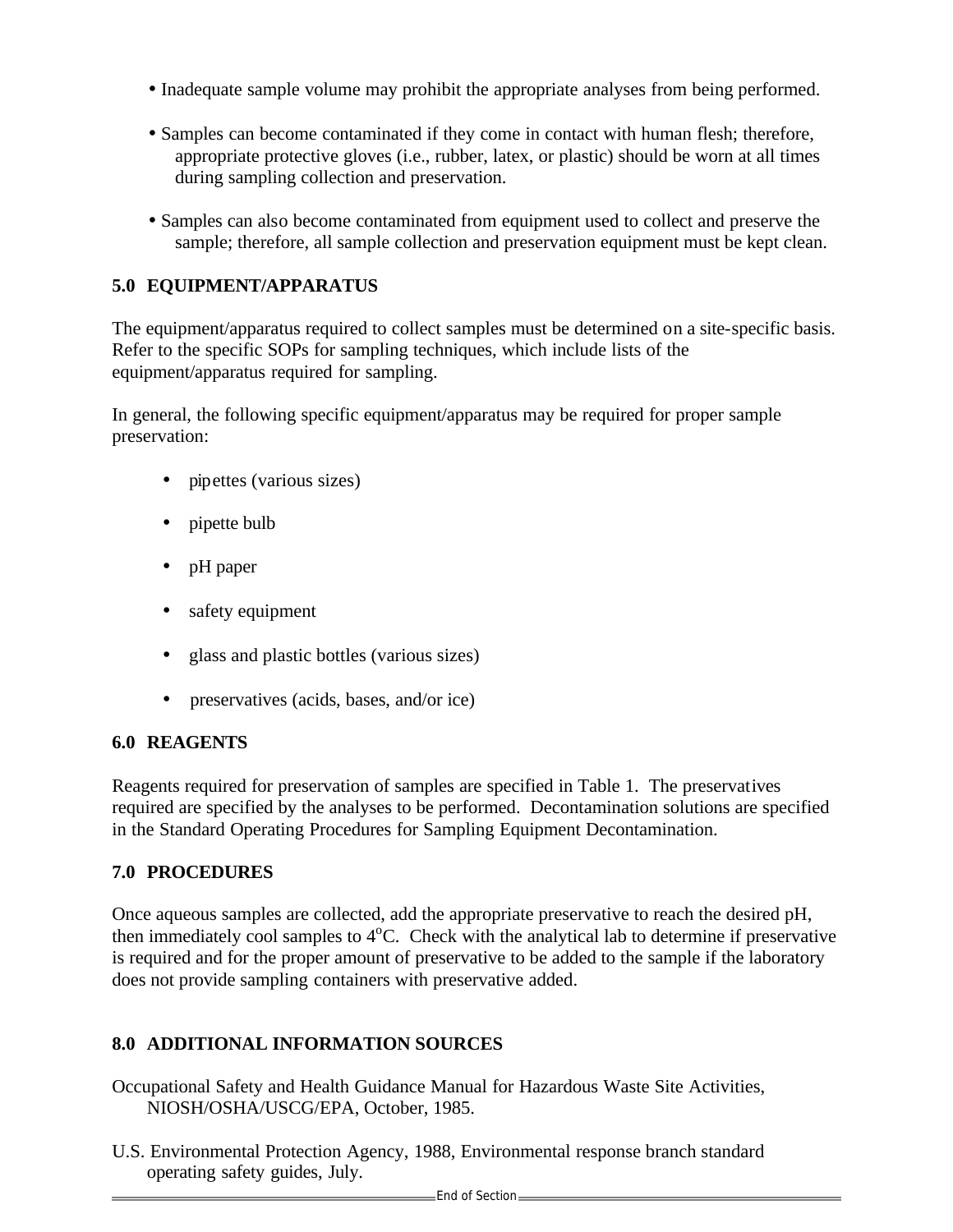| <b>TABLE 1 (cont.)</b>                            |                         |                        |                                  |                                                       |                                                       |  |
|---------------------------------------------------|-------------------------|------------------------|----------------------------------|-------------------------------------------------------|-------------------------------------------------------|--|
| <b>Parameter</b>                                  | Matri<br>$\mathbf{x}^2$ | Container <sup>3</sup> | Volume to be<br><b>Collected</b> | <b>Preservative</b>                                   | <b>Holding Times</b>                                  |  |
| Petroleum Hydrocarbons                            | S                       | $\mathbf G$            | 224 grams                        | Cool $(4^0C)$                                         | 14 days                                               |  |
| Pesticides/PCBs <sup>4</sup>                      | W                       | G (amber)              | $2 \times 1$ liter               | Cool $(4^0C)$                                         | 7 days until extraction,<br>40 days after extraction  |  |
| Pesticides/PCBs                                   | S                       | $\mathbf G$            | 224 grams                        | Cool $(4^0C)$                                         | 14 days until extraction,<br>40 days after extraction |  |
| Phenols                                           | W                       | G                      | 1 liter                          | Cool $(4^0C)$ , H <sub>2</sub> SO <sub>4</sub> , pH<2 | 7 days until extraction,<br>40 days after extraction  |  |
| Phenols                                           | S                       | $\mathbf G$            | 224 grams                        | Cool $(4^0C)$                                         | 14 days until extraction,<br>40 days after extraction |  |
| Polynuclear Aromatic<br>Hydrocarbons <sup>4</sup> | W                       | $\mathbf G$            | $2 \times 1$ liter               | Cool $(4^0C)$                                         | 7 days until extraction,<br>40 days after extraction  |  |
| Polynuclear Aromatic<br>Hydrocarbons              | S                       | G                      | 224 grams                        | Cool $(4^0C)$                                         | 14 days until extraction,<br>40 days after extraction |  |
| Reactivity (RCRA)<br>(Cyanide)                    | W                       | $\, {\bf P}$           | 1 liter                          | Cool $(4^0C)$ , Na OH, pH > 12                        | $\overline{\mathcal{L}}$                              |  |
| Reactivity (RCRA) (Sulfide)                       | W                       | $\, {\bf P}$           | 1 liter                          | Cool $(4^0C)$ , 4.0 ml zinc<br>acetate solution       | $\overline{\mathcal{L}}$                              |  |
| Reactivity (RCRA)<br>(Cyanide/Sulfide)            | S                       | G (amber)              | 224 grams                        | Cool $(4^0C)$                                         | $\overline{\cdot}$                                    |  |
| Corrosivity (RCRA)                                | W                       | $\, {\bf P}$           | 500 ml                           | Cool $(4^0C)$                                         | $\overline{\mathcal{L}}$                              |  |
| Ignitability (RCRA)                               | W                       | G (amber)              | 500 ml                           | Cool $(4^0C)$                                         | $\overline{\mathcal{L}}$                              |  |
| Ignitability (RCRA)                               | S                       | G (amber)              | 224 grams                        | Cool $(4^0C)$                                         | $\overline{\cdot}$                                    |  |
| TCLP-VOCs $5$                                     | W                       | $\mathbf G$            | 3 x 40 ml vial                   | Cool $(4^0C)$                                         | $\overline{\mathcal{L}}$                              |  |
| <b>TCLP-BNAs</b>                                  | $\ensuremath{\text{W}}$ | G (amber)              | $2 \times 1$ liter               | Cool $(4^0C)$                                         | $\overline{\mathcal{L}}$                              |  |
| TCLP-Pesticides/Herbicides                        | W                       | G (amber)              | $2 x 1$ liter                    | Cool $(4^0C)$                                         | $\overline{\mathcal{L}}$                              |  |
| <b>TCLP-Inorganics</b>                            | W                       | $\, {\bf P}$           | 1 liter                          | Cool $(4^0C)$ , HNO <sub>3</sub> , pH<2               | $\overline{\mathcal{L}}$                              |  |
| TCLP-Nonvolatile<br>Extratction <sup>6</sup>      | S                       | G                      | 448 grams                        | Cool $(4^0C)$                                         | $\overline{\mathcal{L}}$                              |  |
| TCPL-Volatile Extraction <sup>6</sup>             | S                       | ${\bf G}$              | 448 grams                        | Cool $(4^0C)$                                         | $\overline{\mathcal{L}}$                              |  |
| <b>TOC</b>                                        | W                       | ${\bf P}$ or ${\bf G}$ | 500 ml                           | Cool $(4^0C)$ , H <sub>2</sub> SO <sub>4</sub> , pH<2 | 28 days                                               |  |
| <b>TOC</b>                                        | S                       | G                      | 224 grams                        | Cool $(4^0C)$                                         | $\overline{\mathcal{L}}$                              |  |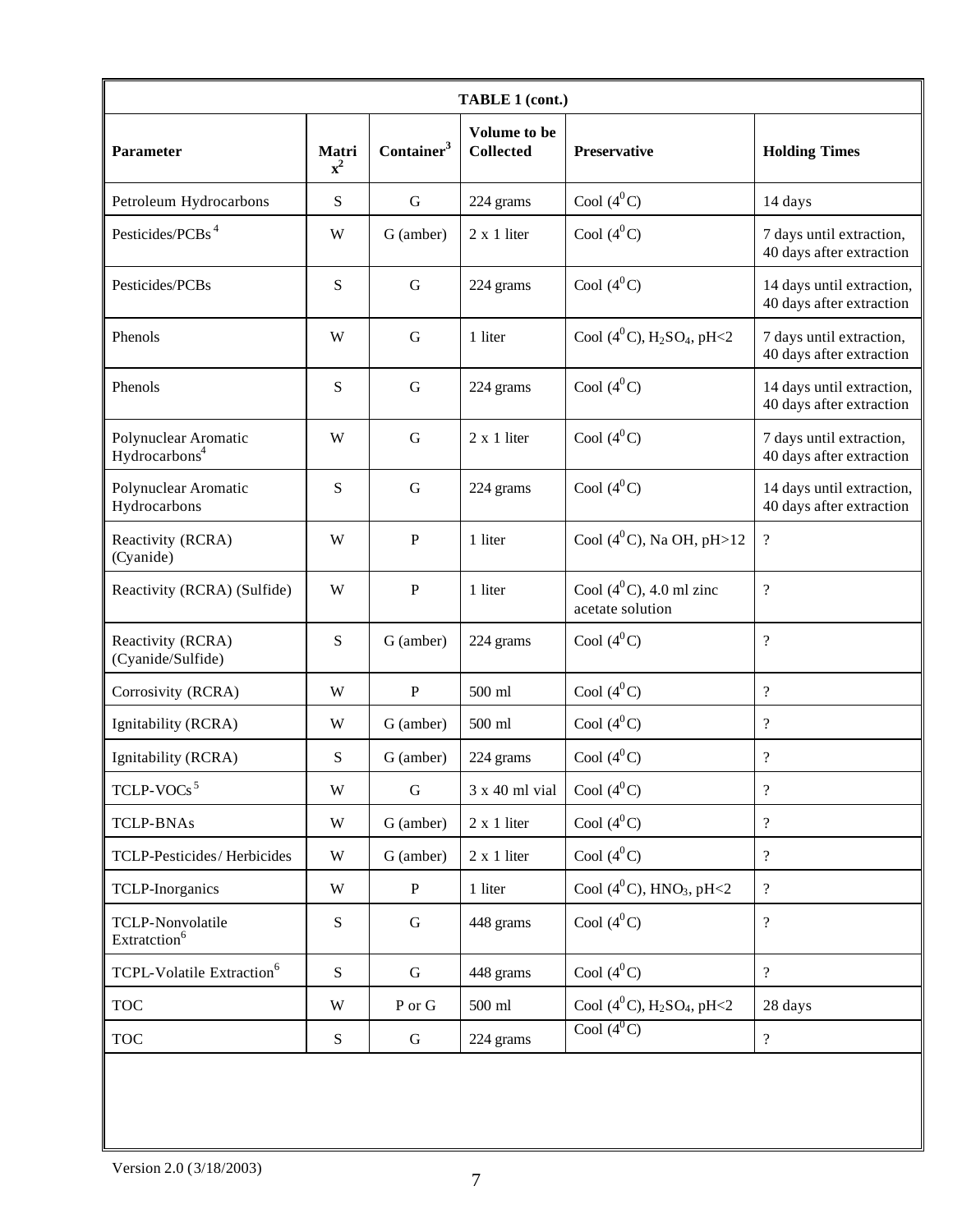#### **TABLE 1**

#### EXAMPLES OF SAMPLE CONTAINERS, VOLUMES TO BE COLLECTED, PRESERVATIVES AND HOLDING TIMES BY PARAMETER AND MATRIX $^{\rm l}$

| Parameter                           | Matrix <sup>2</sup> | Container <sup>3</sup> | Volume to be<br><b>Collected</b> | <b>Preservative</b>                                   | <b>Holding Times</b>                                  |
|-------------------------------------|---------------------|------------------------|----------------------------------|-------------------------------------------------------|-------------------------------------------------------|
| Acidity/Alkalinity                  | W                   | P or G                 | 1 liter                          | Cool $(4^0C)$                                         | 14 days                                               |
| Acidity/Alkalinity                  | S                   | P or G                 | 224 grams                        | Cool $(4^0C)$                                         | 14 days                                               |
| <b>BNA</b>                          | W                   | G (amber)              | $2 \times 1$ liter               | Cool $(4^0C)$                                         | 7 days until extraction,<br>40 days after extraction  |
| BNA <sup>4</sup>                    | S                   | $\mathbf G$            | 224 grams                        | Cool $(4^0C)$                                         | 14 days until extraction,<br>40 days after extraction |
| <b>BOD</b>                          | W                   | G                      | 1 liter                          | Cool $(4^0C)$                                         | 2 days                                                |
| $\rm COD$                           | W                   | P or G                 | 1 liter                          | Cool $(4^0C)$ , H <sub>2</sub> SO <sub>4</sub> , pH<2 | 28 days                                               |
| $Cr^{+6}$                           | W                   | P                      | 200 ml                           | Cool $(4^0C)$                                         | 24 hours                                              |
| Creosotes <sup>4</sup>              | W                   | G                      | $2 \times 1$ liter               | Cool $(4^0C)$                                         | $\overline{?}$                                        |
| Creosotes                           | S                   | G                      | 224 grams                        | Cool $(4^0C)$                                         | $\overline{?}$                                        |
| Cyanide <sup>4</sup>                | W                   | ${\bf P}$              | 1 liter                          | Cool $(4^0C)$ , NaOH, pH>12                           | 14 days                                               |
| Cyanide                             | S                   | G                      | 224 grams                        | Cool $(4^0C)$                                         | 14 days                                               |
| Dioxin/Furans                       | W                   | G                      | $2 \times 1$ liter               | Cool $(4^0C)$                                         | 7 days until extraction,<br>40 days after extraction  |
| Dioxin/Furans                       | S                   | G                      | 448 grams                        | Cool $(4^0C)$                                         | $\overline{?}$                                        |
| Herbicides <sup>4</sup>             | W                   | G                      | $2 \times 1$ liter               | Cool $(4^0C)$                                         | 7 days until extraction,<br>40 days after extraction  |
| Herbicides                          | S                   | $\mathbf G$            | 224 grams                        | Cool $(4^0C)$                                         | 14 days until extraction,<br>40 days after extraction |
| Mercury (Hg)                        | W                   | P or G                 | 1 liter                          | Cool $(4^0C)$ , HNO <sub>3</sub> , pH<2               | 28 days                                               |
| Mercury (Hg)                        | S                   | P or G                 | 224 grams                        | Cool $(4^0C)$                                         | 28 days                                               |
| Metals (except $Cr^{+6}$ and Hg)    | W                   | ${\bf P}$ or ${\bf G}$ | 1 liter                          | Cool $(4^0C)$ , HNO <sub>3</sub> , pH<2               | 6 months                                              |
| Metals (except Hg)                  | ${\bf S}$           | G                      | 224 grams                        | Cool $(4^0C)$                                         | 6 months                                              |
| Oil & Grease                        | W                   | $\mathbf G$            | $2 \times 1$ liter               | Cool $(4^0C)$ , H <sub>2</sub> SO <sub>4</sub> , pH<2 | 28 days                                               |
| Oil & Grease                        | ${\bf S}$           | ${\bf G}$              | 224 grams                        | Cool $(4^0C)$                                         | 28 days                                               |
| Petroleum Hydrocarbons <sup>4</sup> | W                   | G                      | $2 \times 1$ liter               | Cool $(4^0C)$ , $H_2SO_4$ , pH<2                      | 14 days                                               |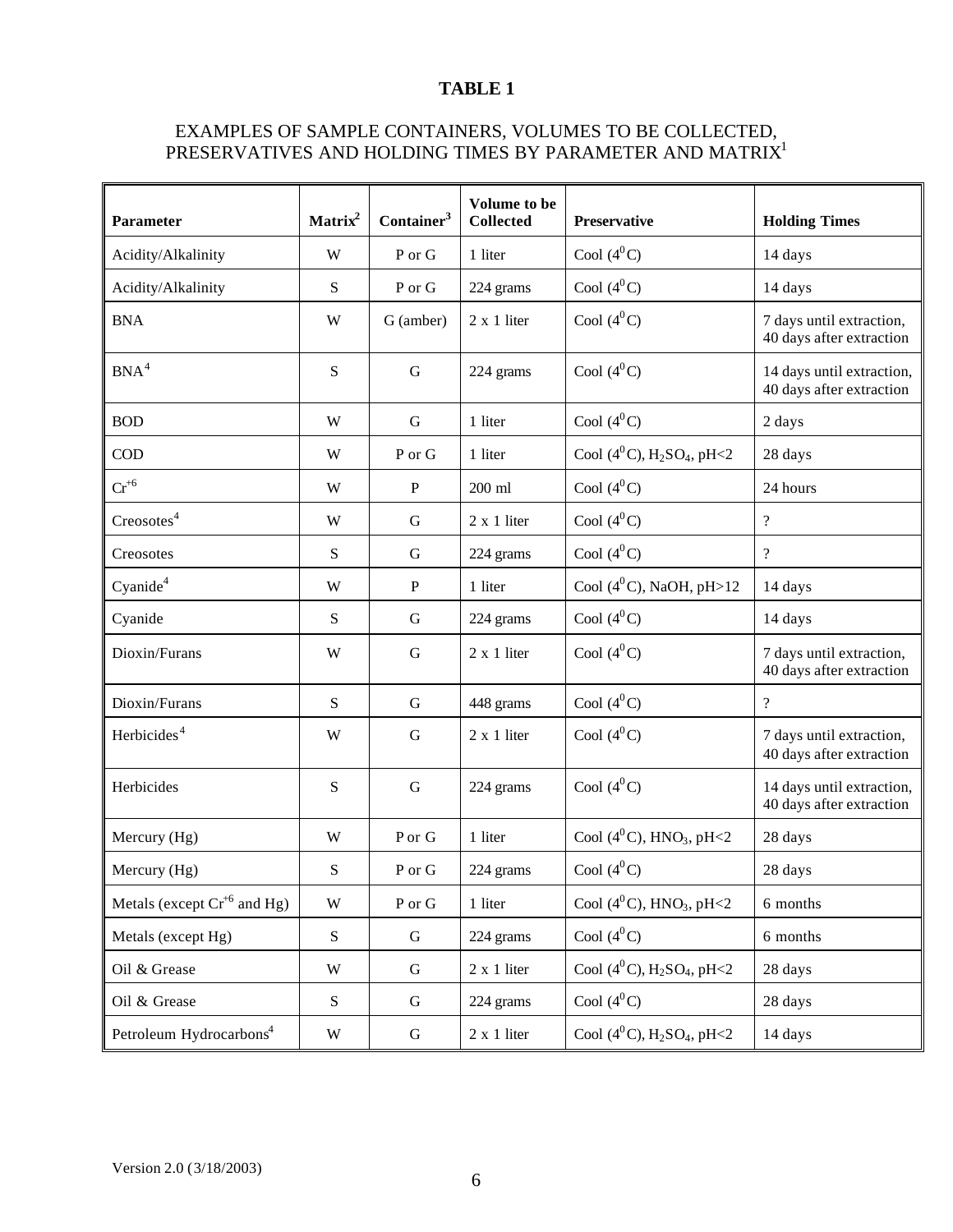| <b>TABLE 1 (cont.)</b> |                         |                        |                                  |                     |                      |  |
|------------------------|-------------------------|------------------------|----------------------------------|---------------------|----------------------|--|
| <b>Parameter</b>       | Matri<br>$\mathbf{x}^2$ | Container <sup>3</sup> | Volume to be<br><b>Collected</b> | <b>Preservative</b> | <b>Holding Times</b> |  |
| <b>TOX</b>             | W                       | $\mathbf G$            | 300 ml                           | Cool $(4^0C)$       | 28 days              |  |
| <b>TOX</b>             | S                       | G                      | 224 grams                        | Cool $(4^0C)$       | $\overline{\cdot}$   |  |
| $VOCs$ <sup>6</sup>    | W                       | G                      | 3 x 40 ml vial                   | Cool $(4^0C)^7$     | 14 days              |  |
| <b>VOCs</b>            | S                       | G                      | 40 ml vial                       | Cool $(4^0C)$       | 14 days              |  |

<sup>1</sup> Subcontract laboratory requirements may vary. Verify prior to sample collection.

 $2$  W - water, S - soil/sediment

 $3$  P - polyethylene, G - glass

<sup>4</sup> For one sample of every batch of 10 (or less) samples, collect two additional 1 liter volumes for MS/MSD analysis.

 $5$  Avoid excessive turbulence when filling the sample container. The container must be sealed so

that no air bubbles are entrapped. No headspace allowed. 6 For one sample of every batch of 10 (or less) samples, collect two additional 16-ounce volumes for MS/MSD analysis.

 $7$  For drinking water samples, if residual chlorine is present, the sample should be preserved with 0.008 percent sodium thiosulfate. U.S. Environmental Protection Agency Methods 330.4 and 330.5 may be used for measurement of residual chlorine. Field-test kits are commercially available for this purpose.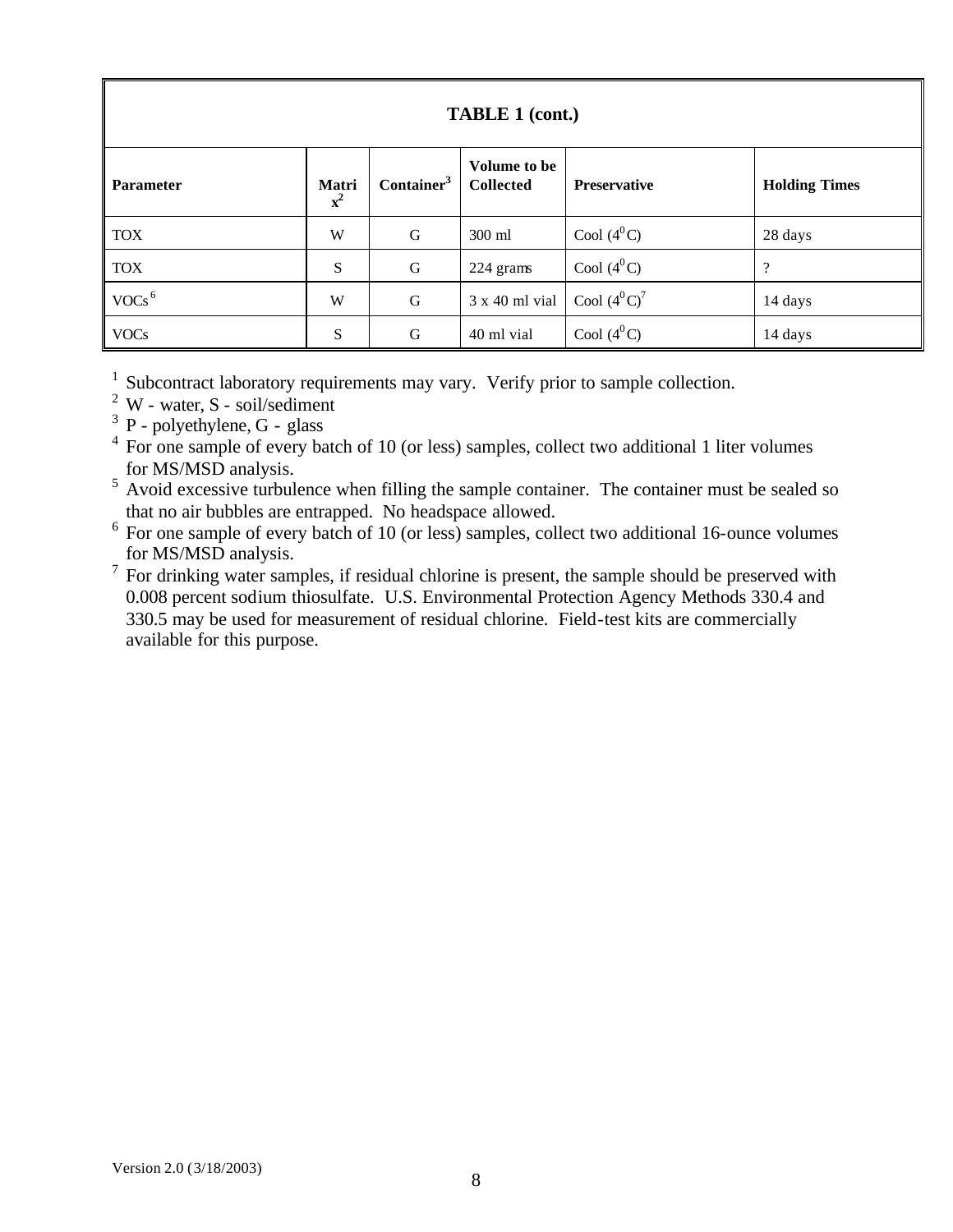

Figure 2. Chain-of-Custody Paper Seal Example

## Figure 1. Chain-of-Custody Record